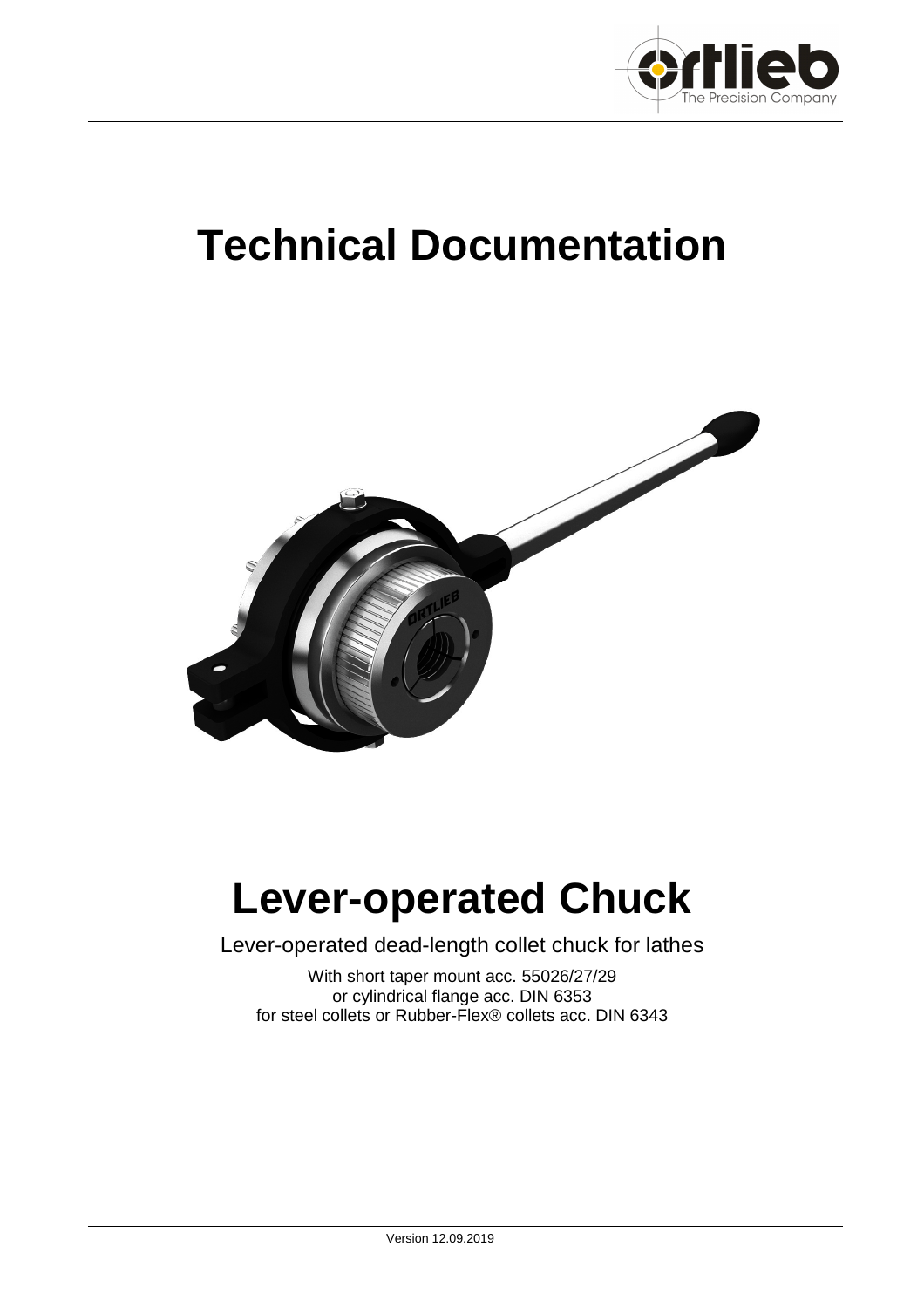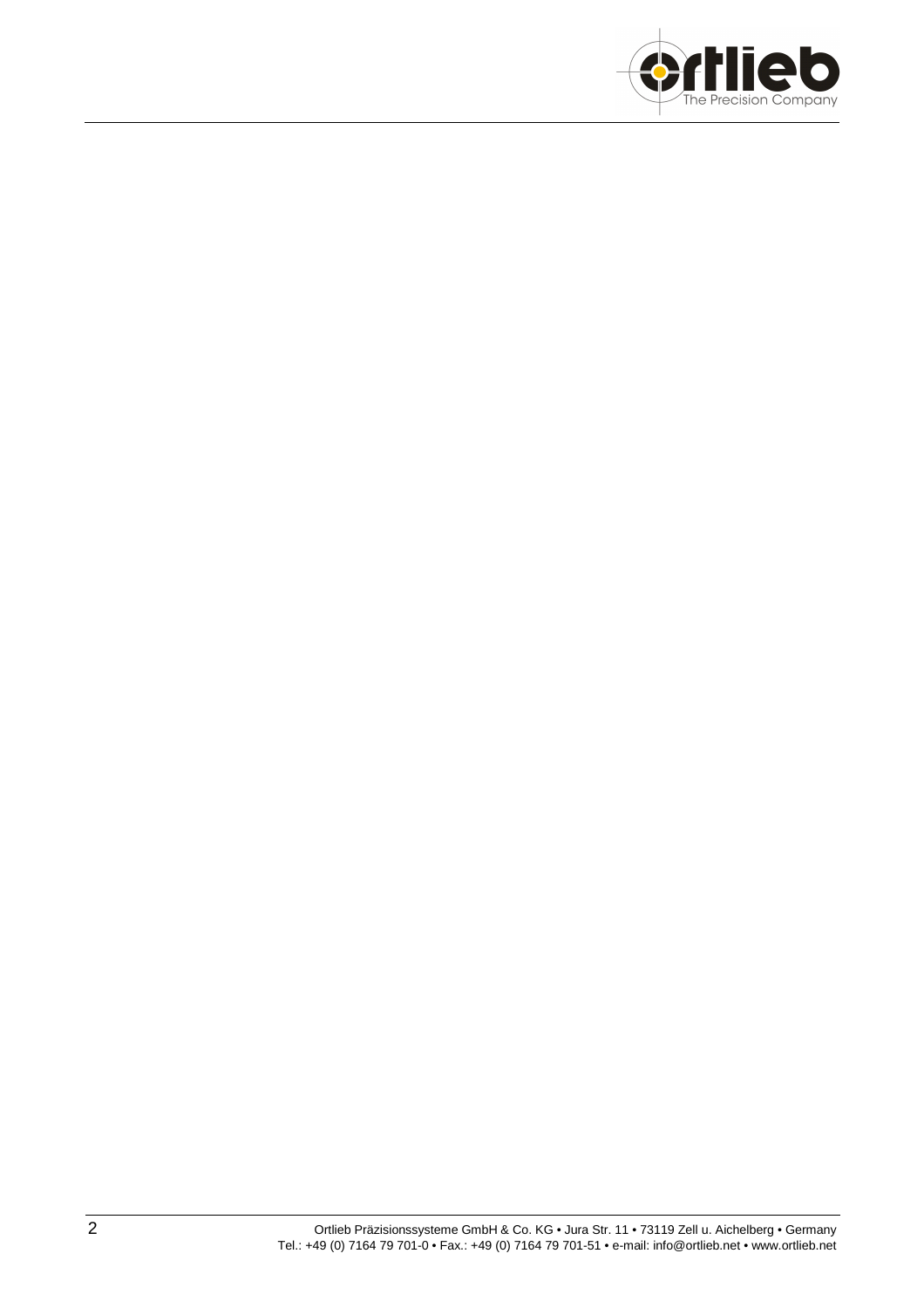

# **Content:**

| 1              |     |  |  |  |  |  |
|----------------|-----|--|--|--|--|--|
|                | 1.1 |  |  |  |  |  |
|                | 1.2 |  |  |  |  |  |
|                | 1.3 |  |  |  |  |  |
|                | 1.4 |  |  |  |  |  |
| $\overline{2}$ |     |  |  |  |  |  |
| 3              |     |  |  |  |  |  |
|                | 3.1 |  |  |  |  |  |
|                | 3.2 |  |  |  |  |  |
|                | 3.3 |  |  |  |  |  |
| 4              |     |  |  |  |  |  |
| 5              |     |  |  |  |  |  |
|                | 5.1 |  |  |  |  |  |
|                | 5.2 |  |  |  |  |  |
|                | 5.3 |  |  |  |  |  |
| 6              |     |  |  |  |  |  |
|                | 6.1 |  |  |  |  |  |
|                | 6.2 |  |  |  |  |  |
|                | 6.3 |  |  |  |  |  |
| 7              |     |  |  |  |  |  |
| 8              |     |  |  |  |  |  |
| 9              |     |  |  |  |  |  |
| 10             |     |  |  |  |  |  |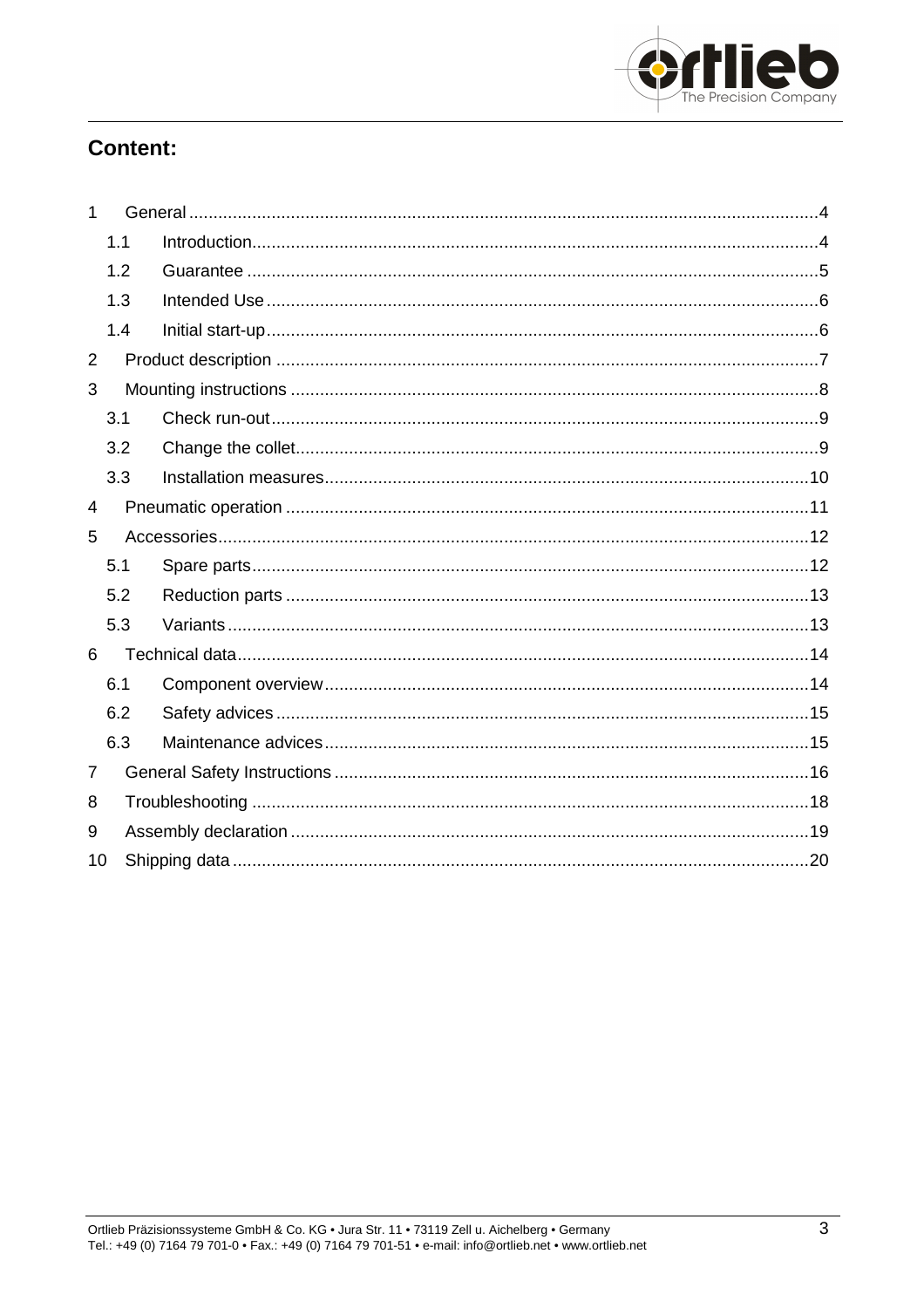

## **1 General**



## **1.1 Introduction**

This manual helps you to operate your Ortlieb product safely and to avoid potential dangers and risks

 $\rightarrow$  Please read this manual and the safety instructions before initial operation.

This technical documentation includes all files and data for initial operation, maintenance and service of your Ortlieb product. Ortlieb Präzisionssysteme GmbH & Co. KG does not guarantee any accountability for damages and operational disturbances, occurred by disregarding several issues.

Ortlieb Präzisionssysteme GmbH & Co. KG reserves the right for technical changes to increase the product usability and to improve quality. No accountability on print errors.

Please mind the regulations for the prevention of industrial accidents besides the indexed safety instructions while initial operation, operation and maintenance. Observing these regulations and advices avoids damages to persons, machines and to this Ortlieb product.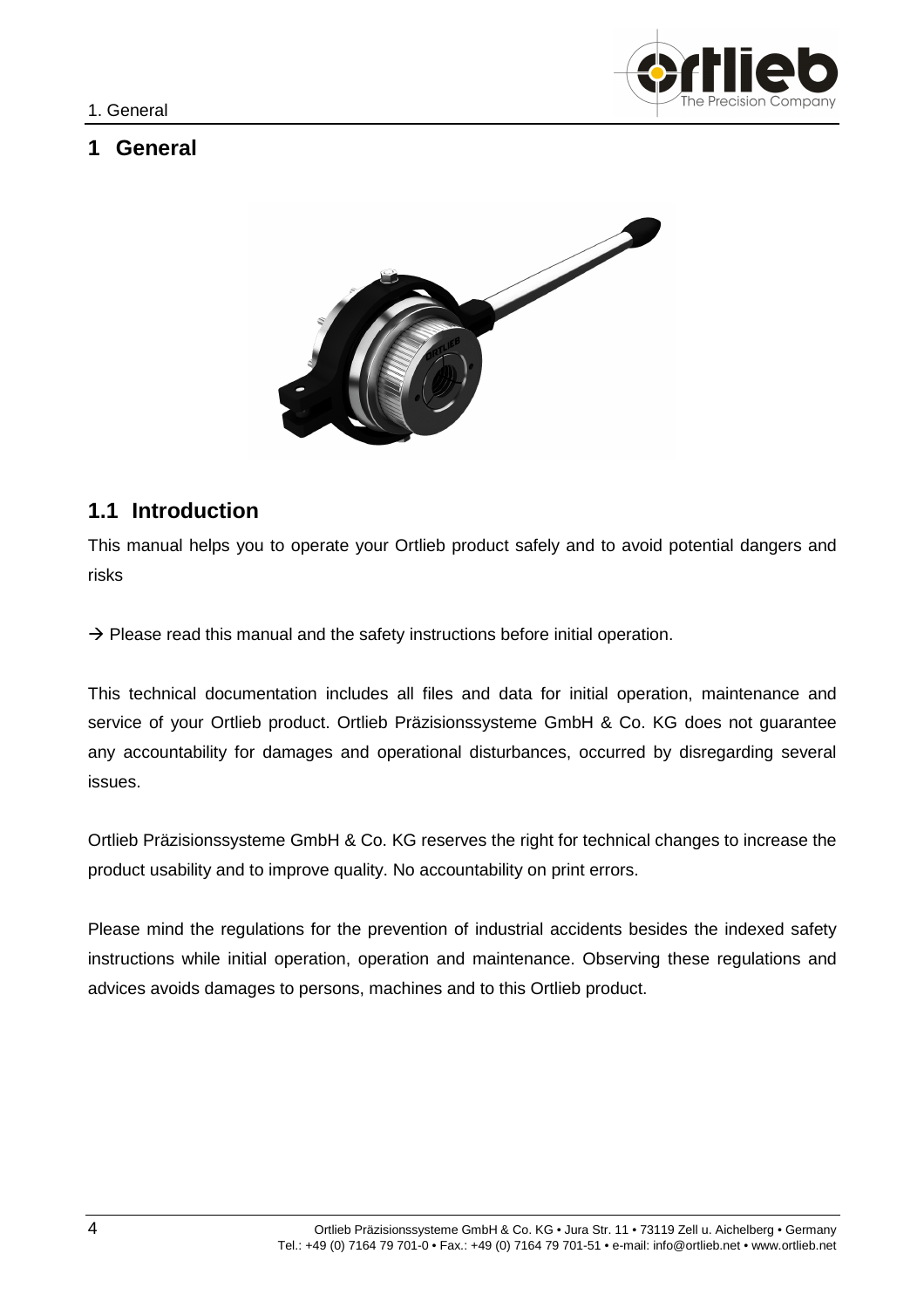#### 1. General



## **1.2 Guarantee**

Products of Ortlieb Präzisionssysteme GmbH & Co. KG are produced according to national and international standards as well as company standards, supervised by a certified quality assurance.

For those products Ortlieb Präzisionssysteme GmbH & Co. KG assumes liability in the manner that parts with material or production defects proven within 12 month after purchasing were repaired free-of-charge, replaced by new ones or taken back to the charged price.

In the event of improper assembly and operation, use of non-original spare parts, unauthorized modifications to our product we shall assume no liability for personal injury or damage to machinery and our product.

We shall assume no liability for damage of any type resulting from the removal of safety devices. We take the initial start-up of our products on appropriate and technically flawless machines by qualified and continuous trained personal for granted.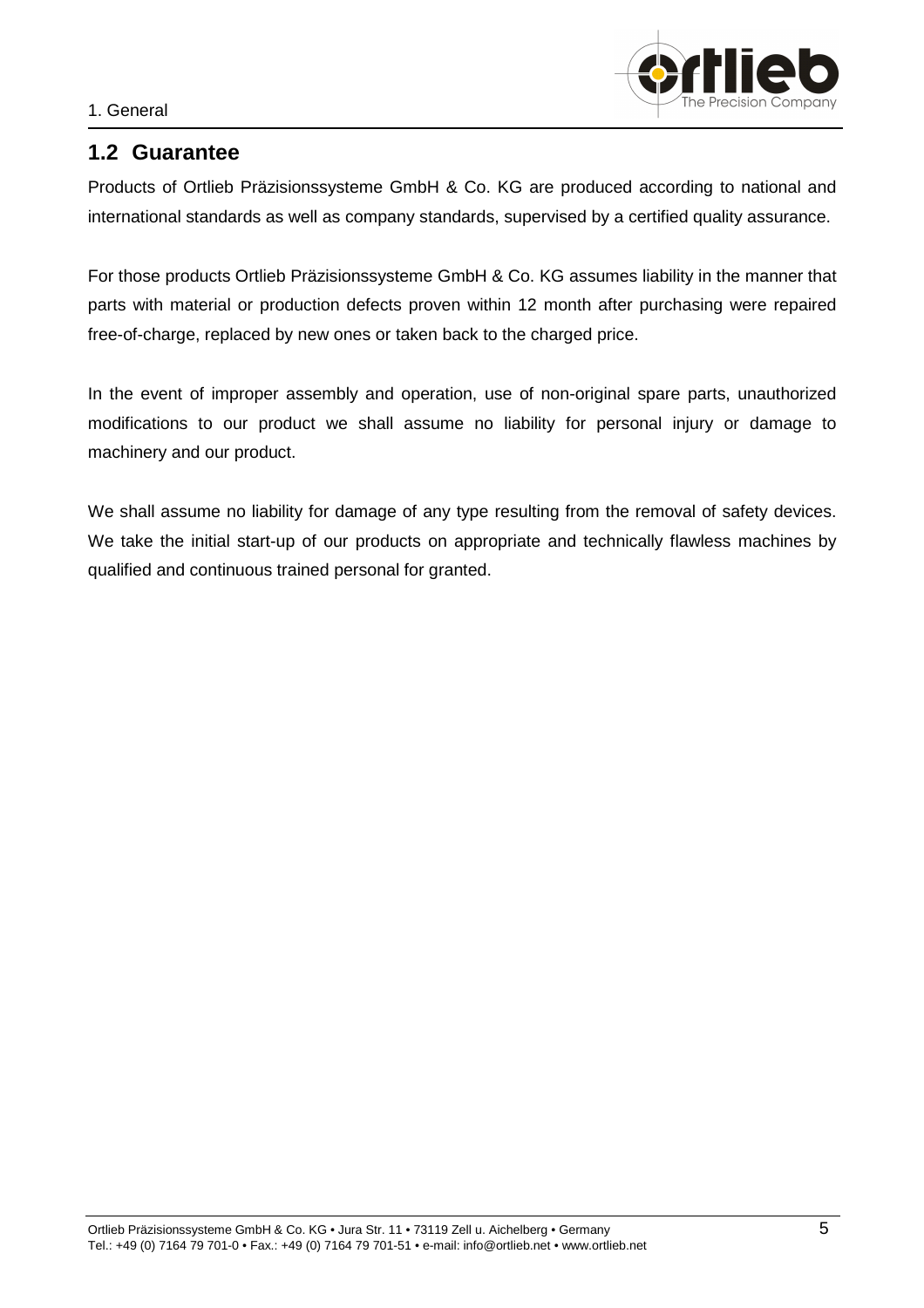#### 1. General



## **1.3 Intended Use**

Use the collet chucks only for the intended use. Insufficiently clamped tools or work-pieces, failure to comply "safety and accident prevention regulations", and the use of work-pieces and our products on machines that are not intended for this propose, can result in personal injury and damages to the clamping devices. In this case, we shall assume no liability. Do not apply force during assembly, disassembly and operation; this could damage the clamping device or the machine.

## **1.4 Initial start-up**

A function check is implicitly before initial operation of the collet chuck. To ensure a safe and precise operation of the collet chuck during machining, a sufficient clamping force must be provided. Check the clamping force.

The collet chuck, especially the function surfaces must be clean and lubricated sufficiently.

Never exceed the axial and radial forces specified on the chuck. Pay attention to the max. RPM. Check the clamping force regularly!

Avoid pressure to the lever during operation. The bearing jaws and the curve rollers run hot and get damaged quickly.

Tighten screws with the torque shown in the table below:

|                 | 8.8      |        | 10.9     |        | 12.9   |        |
|-----------------|----------|--------|----------|--------|--------|--------|
|                 | $F$ [kN] | M [Nm] | $F$ [kN] | M [Nm] | F [kN] | M [Nm] |
| M <sub>6</sub>  | 10       | 12     | 12       | 14     | 14     | 16     |
| M8              | 16       | 24     | 24       | 35     | 28     | 40     |
| M <sub>10</sub> | 26       | 45     | 38       | 75     | 45     | 77     |
| M <sub>12</sub> | 38       | 77     | 56       | 128    | 65     | 135    |
| M <sub>14</sub> | 52       | 125    | 75       | 182    | 90     | 215    |
| M16             | 72       | 190    | 106      | 314    | 123    | 330    |
| M20             | 117      | 430    | 116      | 615    | 194    | 720    |
| M24             | 168      | 743    | 238      | 1060   | 280    | 1240   |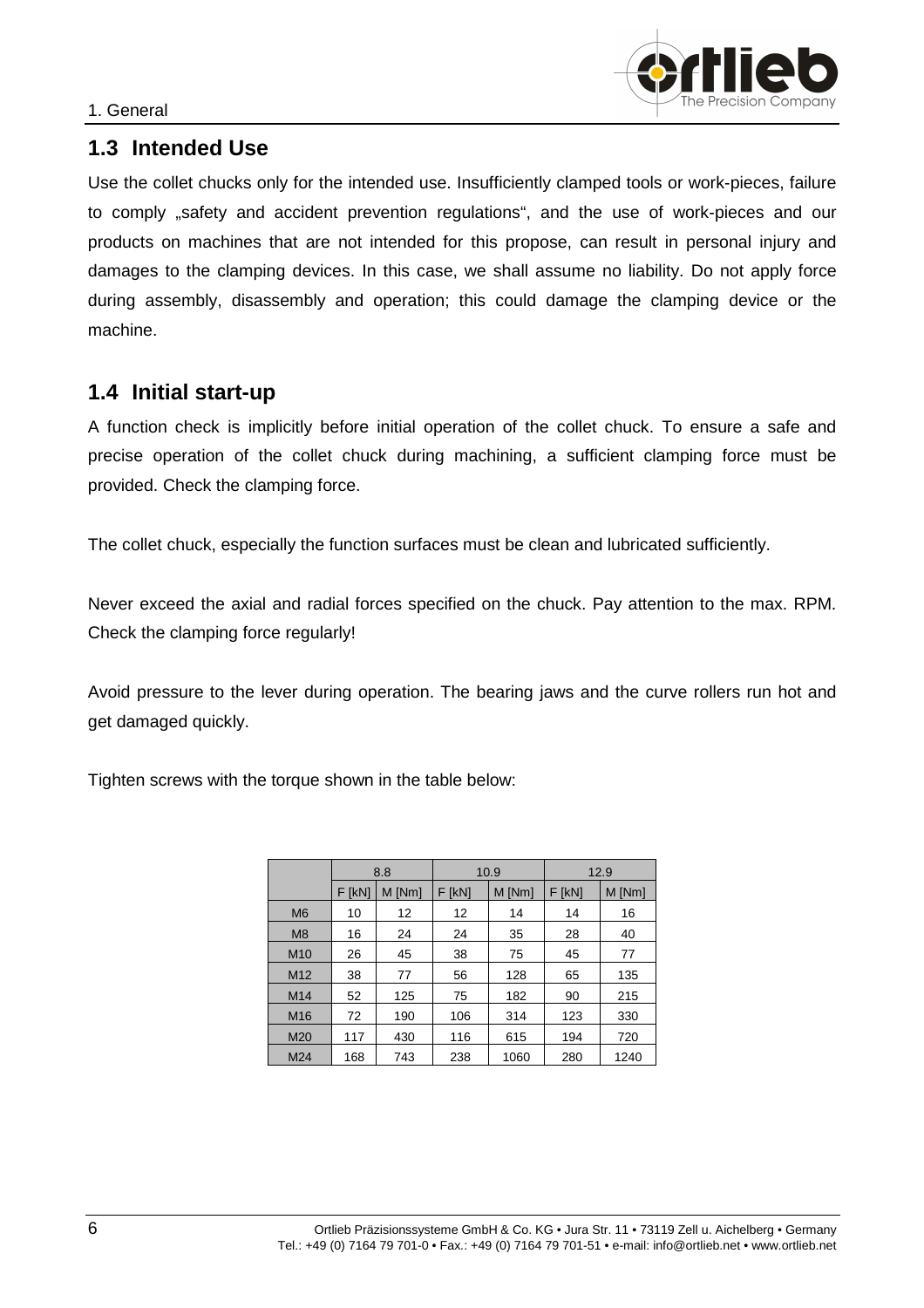#### 2. Product description



### **2 Product description**



#### **Lever-operated chuck SSF**

This collet chuck is especially designed for machines without an operating cylinder. Usually, the clamping force is initiated manually to the lever. On larger production series, the chuck can be automated by a lever, operated by a compressed air cylinder.

#### **Function:**

The lever pushes the exterior sleeve axial to the front. Thereby, the operating force is transmitted via ball-bearing balls onto the interior pressure sleeve which closes the collet. Clamping occurs with a self-locking effect. Avoid pressure to the lever during operation of the chuck (rotation). The bearing jaws and the curve rollers run hot and get damaged quickly which increases wear.

#### **Your benefit:**

- Designated to machines without an operating cylinder, also intended as clamping device on indexing tables.
- No axial movement of workpieces due to clamping by pressure
- It is possible to use Rubber-Flex® collets as well as steel collets acc. DIN 6343.
- With the use of Rubber-Flex® RFC collets, workpiece-diameter tolerances of 0.7 mm can be equalized without adjusting the cap.
- Automatable by the use of a pneumatic cylinder

On request we are modifying the lever-operated chucks according to your special clamping application. Contact us for additional information!

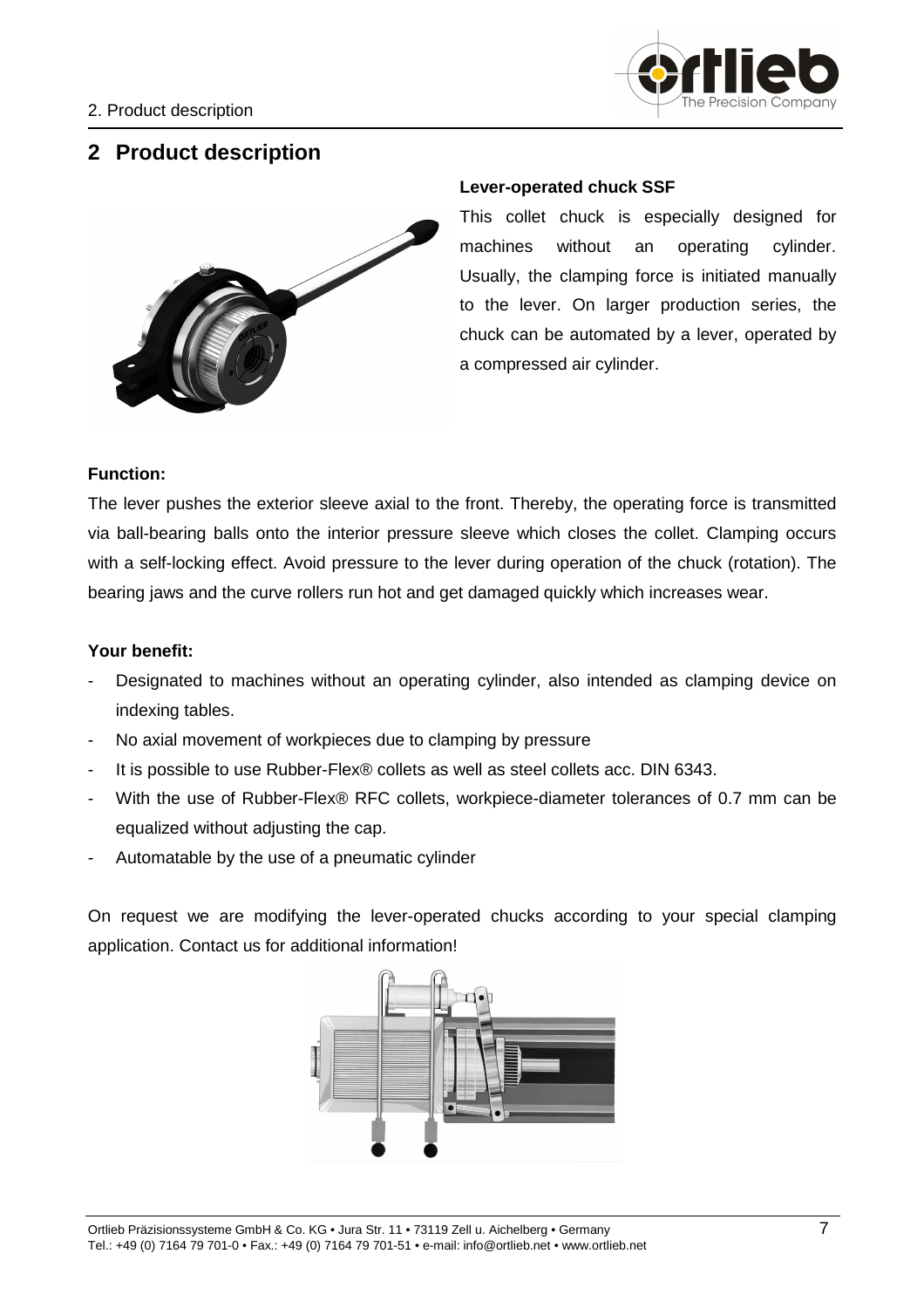

## **3 Mounting instructions**





**3.**

**2.**





- (Lever, cap, sleeve)
- Pay attention Do not loose any ball-bearing balls!
- Mount the main body onto the spindle nose. Check run-out (2) (See:Check run-out p.9).

#### - Mind the proper torque! (3)

| size            |                      | class 8.8 |          | class 12.9 |
|-----------------|----------------------|-----------|----------|------------|
|                 | $F$ [kN]<br>$M$ [Nm] |           | $F$ [kN] | M          |
| M <sub>6</sub>  | 10                   | 12        | 14       | 16         |
| M <sub>8</sub>  | 16                   | 24        | 28       | 40         |
| M <sub>10</sub> | 26                   | 45        | 45       | 77         |
| M <sub>12</sub> | 38                   | 77        | 65       | 135        |
| M14             | 52                   | 125       | 90       | 215        |
| M16             | 72                   | 190       | 123      | 330        |

- Insert the pressure sleeve, (3) attach all ball-bearing balls; move the sleeve over the main body
- Mount the swivel joint yoke and bolt to the machine. Attach the lever to the sleeve and connect it to the joint bar
- Insert collet, then mount the cap  $(\rightarrow$ Change the collet p.9)
- $\rightarrow$  The collet chuck is now ready for operation

 $\rightarrow$  Avoid pressure to the lever during operation of the chuck (rotation). The bearing jaws and the curve rollers run hot and get damaged quickly.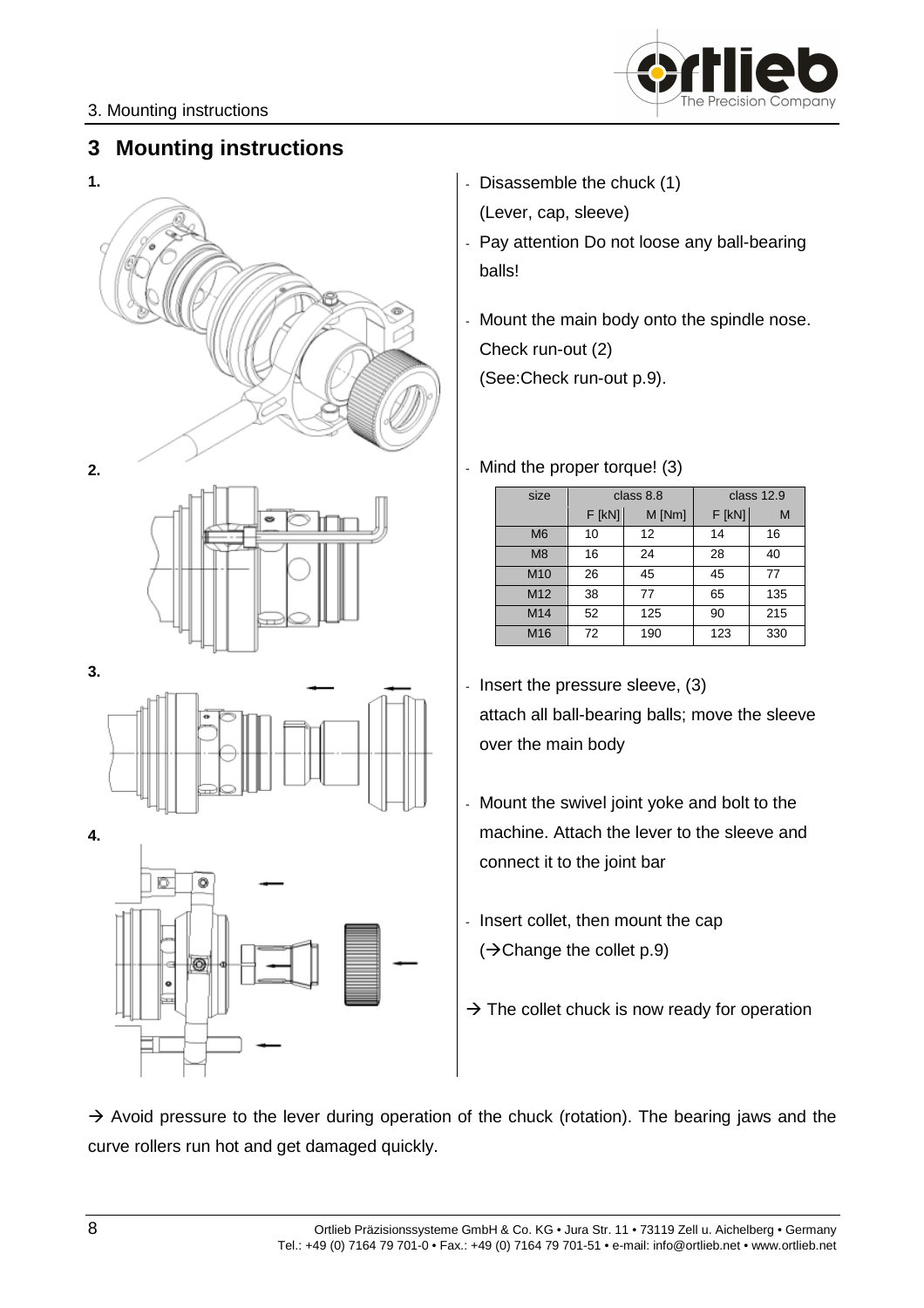

## **3.1 Check run-out**

To provide best possible run-out results, it is necessary to adjust the clamping device. Therefore loose the mounting screws between chuck and machine spindle. Check the TIR with a dial indicator in the taper of the pressure sleeve. After adjusting the chuck, do not forget to retighten the mounting screws with the proper torque.

#### TIR-check acc. DIN 6343



|    | Clamping diameter |    | length | Standard | High-    |
|----|-------------------|----|--------|----------|----------|
|    | ØD [mm]           |    |        | accuracy | accuracy |
| 4  |                   | 6  | 16     | 0,020    | 0,015    |
| 6  |                   | 10 | 25     | 0,020    | 0,015    |
| 10 |                   | 18 | 40     | 0,020    | 0,015    |
| 18 |                   | 24 | 50     | 0,030    | 0,020    |
| 24 |                   | 30 | 60     | 0,030    | 0,020    |
| 30 |                   | 50 | 80     | 0,040    | 0,030    |
| 50 |                   | 65 | 100    | 0,040    | 0,030    |

## **3.2 Change the collet**



- Move lever in release position (rear)
- Remove the cap
- Remove the collet
- Clean the collet carrier, regrease slightly
- Insert collet
- Screw the cap onto the main body up to the back-stop
- Check clamping; eventually turn the cap in reverse direction

(cap is locked by a detent)

#### **→ Important:**

Please pay attention to a clean collet-carrier, free of dirt and chips, especially when the collet is changed. Only use intact, clean and slightly greased collets. Before operation, make sure the cap is locked by the detent!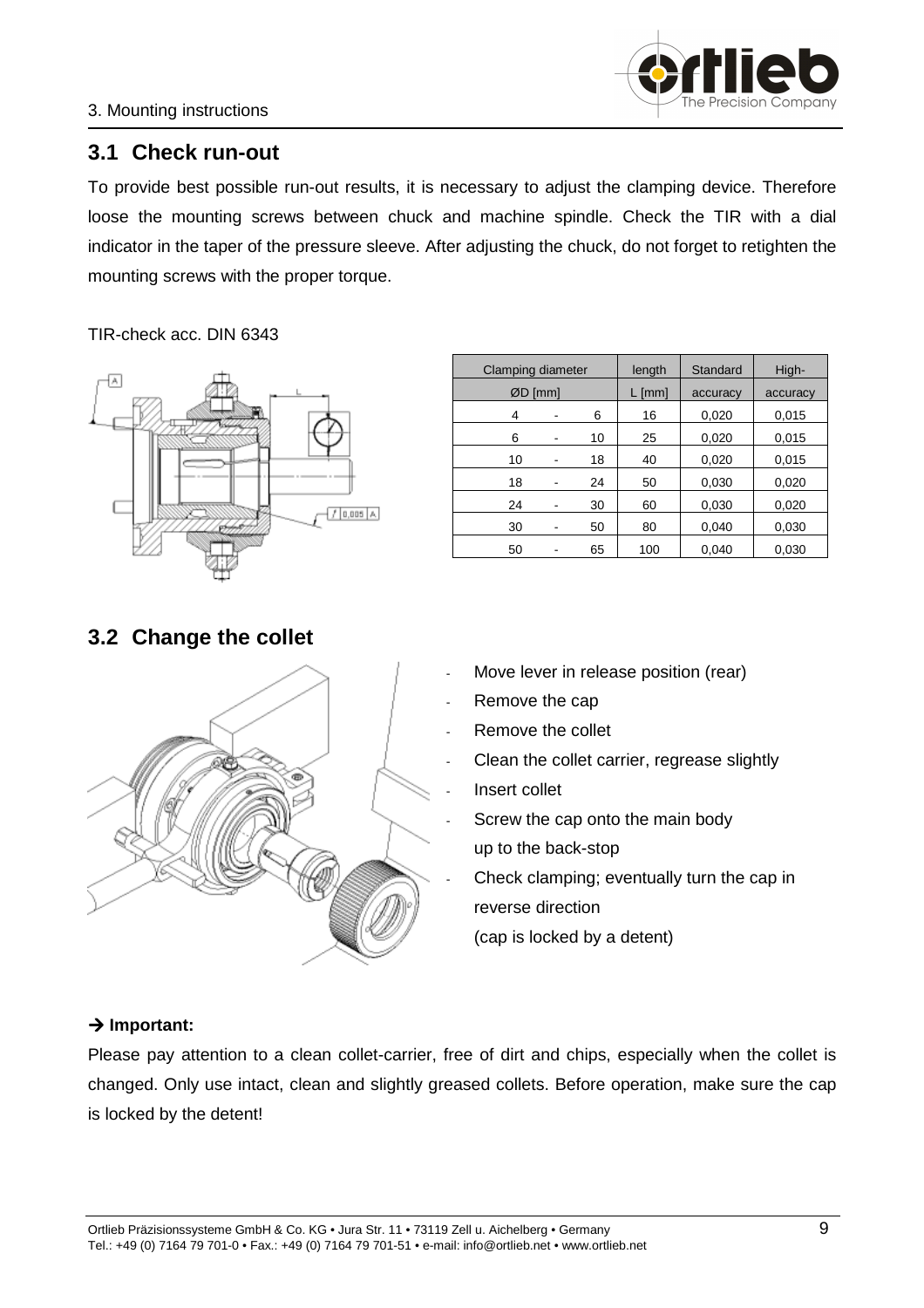

## **3.3 Installation measures**

To swivel the lever in the machine, further parts are required. Because of the fact, that different planes are used in different machines, those parts are **not** included.

→ Swivel joint yoke (Pos.1), joint bar (Pos.2) bolt (Pos.3) on request



| <b>Type</b>        | L1   | L2  | L3 |
|--------------------|------|-----|----|
| <b>SSF 30/5</b>    | 85   | 75  | 64 |
| <b>SSF 40/5</b>    | 98   | 100 | 73 |
| <b>SSF 40/6</b>    | 98   | 100 | 76 |
| <b>SSF 60/6</b>    | 113  | 102 | 78 |
| <b>SSF 60/8</b>    | 113  | 102 | 81 |
|                    |      |     |    |
| SSF <sub>16z</sub> |      | 55  | 34 |
| SSF <sub>20z</sub> | 71,5 | 62  | 47 |
| SSF 30z            | 85   | 75  | 51 |
| SSF 40z            | 98   | 100 | 61 |
| SSF 60z            | 113  | 102 | 65 |
| SSF 80z            | 127  | 120 | 65 |

 $\rightarrow$  We are pleased to offer all the connection parts you need to mount the chuck to your machine. Please contact us!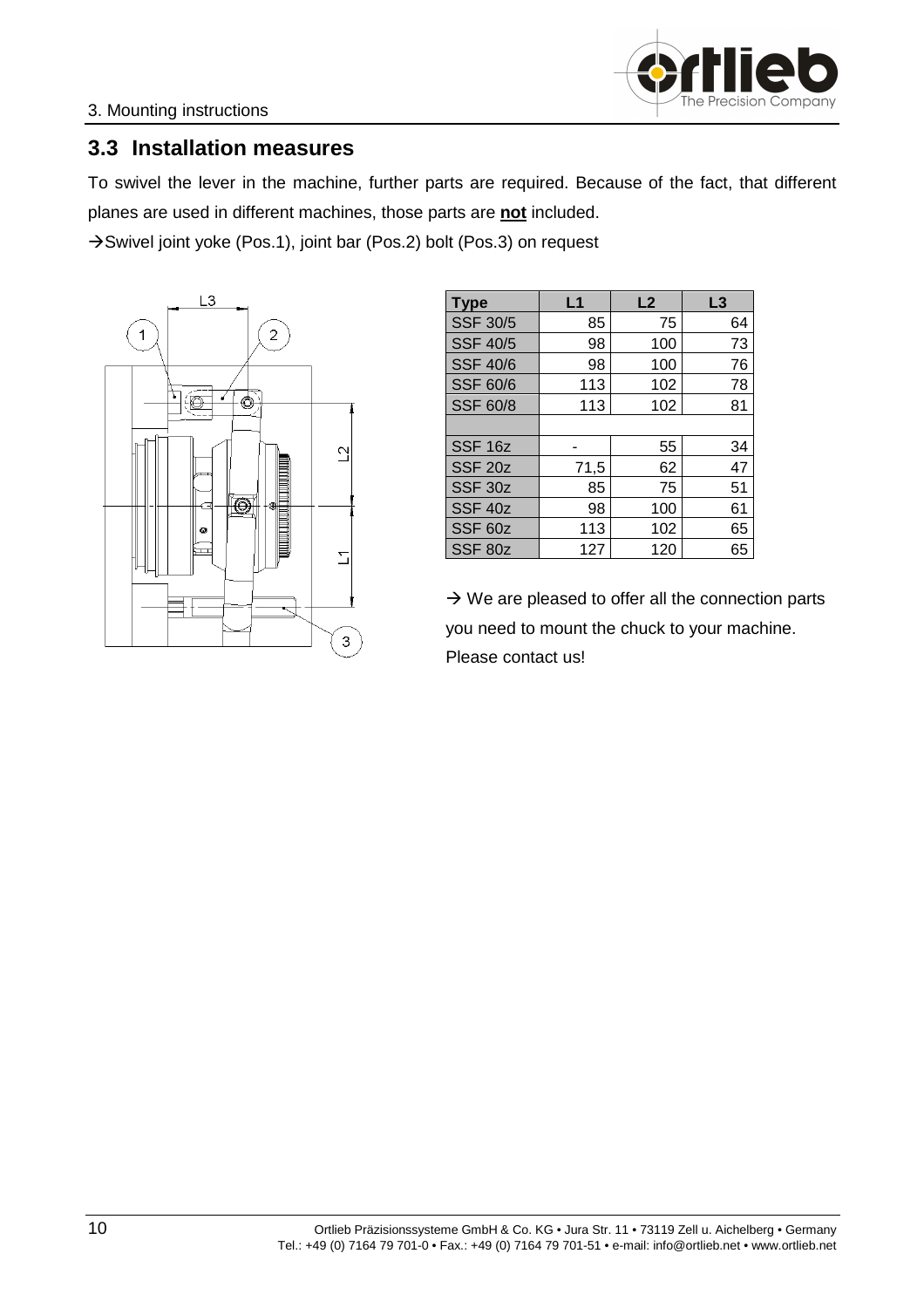

## **4 Pneumatic operation**

In case of larger production series, it is strongly recommended to replace the manual lever by a lever with a pneumatic cylinder.



| <b>Type</b>       | A   | <b>B</b> (stroke) | C   | L1  | pressure | cylinder       | valve       |
|-------------------|-----|-------------------|-----|-----|----------|----------------|-------------|
| <b>SSF 16</b>     | 120 | 50                | 148 | 55  | 4 bar    | DZ 1050-100    | $3/2$ -way- |
|                   | 150 | 58                |     |     | 3 bar    |                | valves      |
|                   | 175 | 68                |     |     | 2 bar    |                |             |
| <b>SSF 20</b>     | 175 | 68                |     | 62  | 5 bar    | piston-Ø50 mm  |             |
|                   | 200 | 80                |     |     | 4 bar    | stroke 100mm   | <b>Type</b> |
|                   | 225 | 90                |     |     | 3 bar    | force          | K9314       |
| <b>SSF 30</b>     | 200 | 80                |     | 75  | 5 bar    |                |             |
|                   | 225 | 90                |     |     | 4 bar    | $5ba = 0.9$ kN | $RF-1/8$    |
|                   | 250 | 100               |     |     | 3 bar    |                |             |
| <b>SSF 40</b>     | 225 | 90                |     | 100 | 5 bar    |                |             |
|                   | 250 | 100               |     |     | 4 bar    |                |             |
|                   | 300 | 115               | 208 |     | 3 bar    | DZ 1050-160    |             |
| SSF <sub>60</sub> | 300 | 115               |     | 102 | 5 bar    |                |             |
|                   | 350 | 135               |     |     | 4 bar    |                |             |
| <b>SSF 80</b>     | 350 | 135               |     | 120 | 5 bar    |                |             |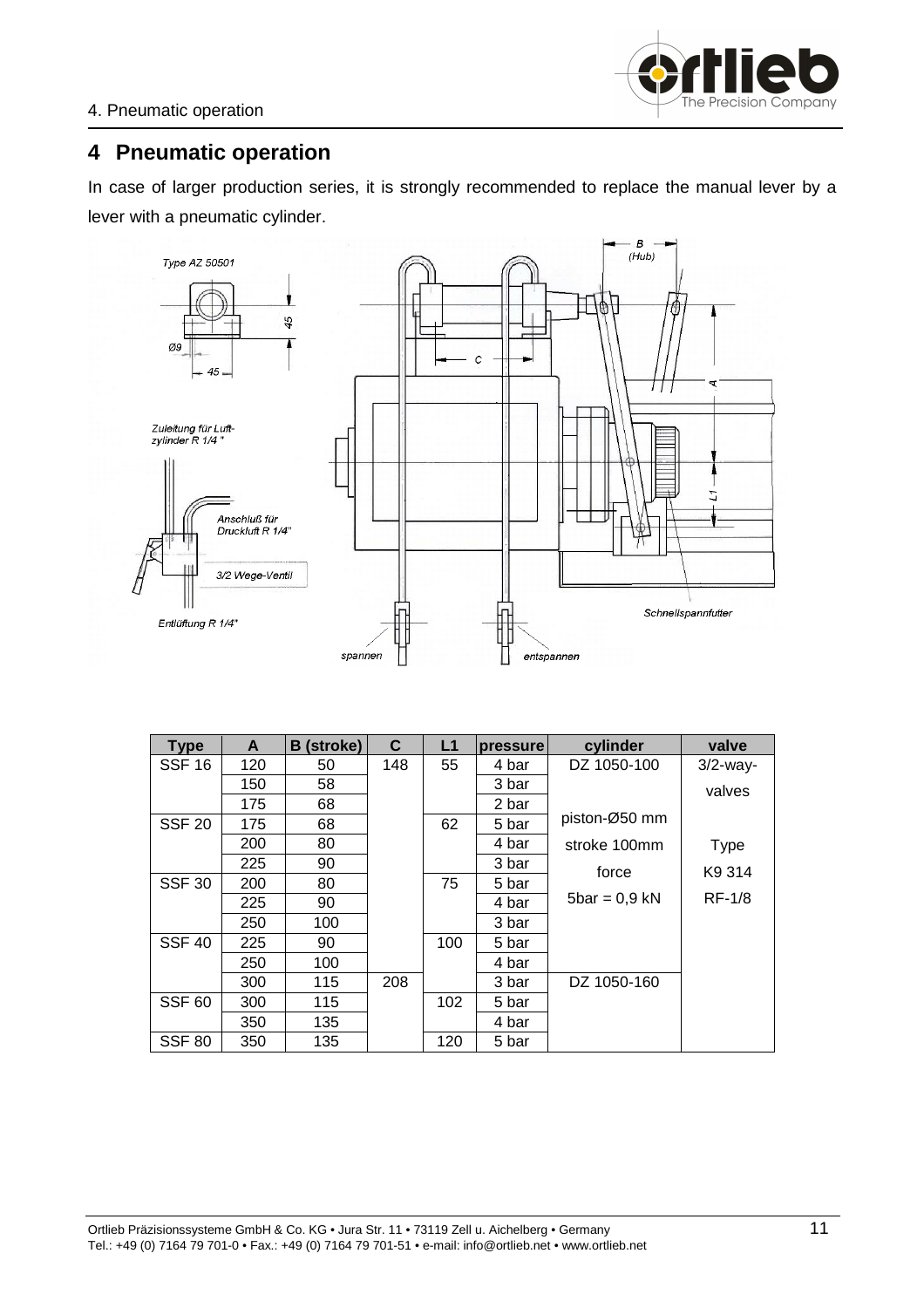

## **5 Accessories**

**5.1 Spare parts** 



#### **Components**

- 1 main body
- 2 sleeve
- 3 pressure sleeve
- $4 cap$
- 5 lever

| <b>Type</b>     | Art. Nr.          | Pos. 1     | Pos. $2$         | Pos. 3           | Pos. 4           | <b>Pos. 5</b>    |
|-----------------|-------------------|------------|------------------|------------------|------------------|------------------|
| <b>SSF 30/5</b> | SSF 30-05         | SSF30-05/1 | <b>BSK1475/2</b> | <b>BSK1475/3</b> | <b>BSK1475/4</b> | <b>BSK1475/8</b> |
| <b>SSF 40/5</b> | SSF 40-05         | SSF40-05/1 | <b>BSK1476/2</b> | <b>BSK1476/3</b> | <b>BSK1476/4</b> | <b>BSK1476/8</b> |
| <b>SSF 40/6</b> | SSF 40-06         | SSF40-06/1 | <b>BSK1476/2</b> | <b>BSK1476/3</b> | <b>BSK1476/4</b> | <b>BSK1476/8</b> |
| SSF 60/6        | SSF 60-06         | SSF60-06/1 | <b>BSK1477/2</b> | <b>BSK1477/3</b> | <b>BSK1477/4</b> | <b>BSK1477/8</b> |
| <b>SSF 60/8</b> | SSF 60-08         | SSF60-08/1 | <b>BSK1477/2</b> | <b>BSK1477/3</b> | <b>BSK1477/4</b> | <b>BSK1477/8</b> |
|                 |                   |            |                  |                  |                  |                  |
| <b>SSF 16Z</b>  | <b>SSF 16</b>     | SSF16/1    | <b>BSK1473/2</b> | <b>BSK1473/3</b> | <b>BSK1473/4</b> | <b>BSK1473/8</b> |
| <b>SSF 20Z</b>  | <b>SSF 20</b>     | SSF20/1    | <b>BSK1474/2</b> | <b>BSK1474/3</b> | <b>BSK1474/4</b> | <b>BSK1474/8</b> |
| SSF 30Z         | <b>SSF 30</b>     | SSF30/1    | <b>BSK1475/2</b> | <b>BSK1475/3</b> | <b>BSK1475/4</b> | <b>BSK1475/8</b> |
| <b>SSF 40Z</b>  | <b>SSF 40</b>     | SSF40/1    | <b>BSK1476/2</b> | <b>BSK1476/3</b> | <b>BSK1476/4</b> | <b>BSK1476/8</b> |
| SSF 60Z         | SSF <sub>60</sub> | SSF60/1    | <b>BSK1477/2</b> | <b>BSK1477/3</b> | <b>BSK1477/4</b> | <b>BSK1477/8</b> |
| <b>SSF 80Z</b>  | SSF <sub>80</sub> | SSF80/1    | <b>BSK735/2</b>  | <b>BSK735/3</b>  | <b>BSK735/4</b>  | <b>BSK 735/8</b> |

The chucks type SSF16 – SSF30 have bearing jaws to transfer the force from the lever to the sleeve. The chucks type SSF40 and larger use curve rollers. The maximum allowed RPM of the chuck is limited by the max. RPM of the curve rollers.

Please note, the shown levers in the table refer to the standard.

 $\rightarrow$  If you need higher allowed revolutions, contact us. We have a special design using bearing jaws with ceramic pins!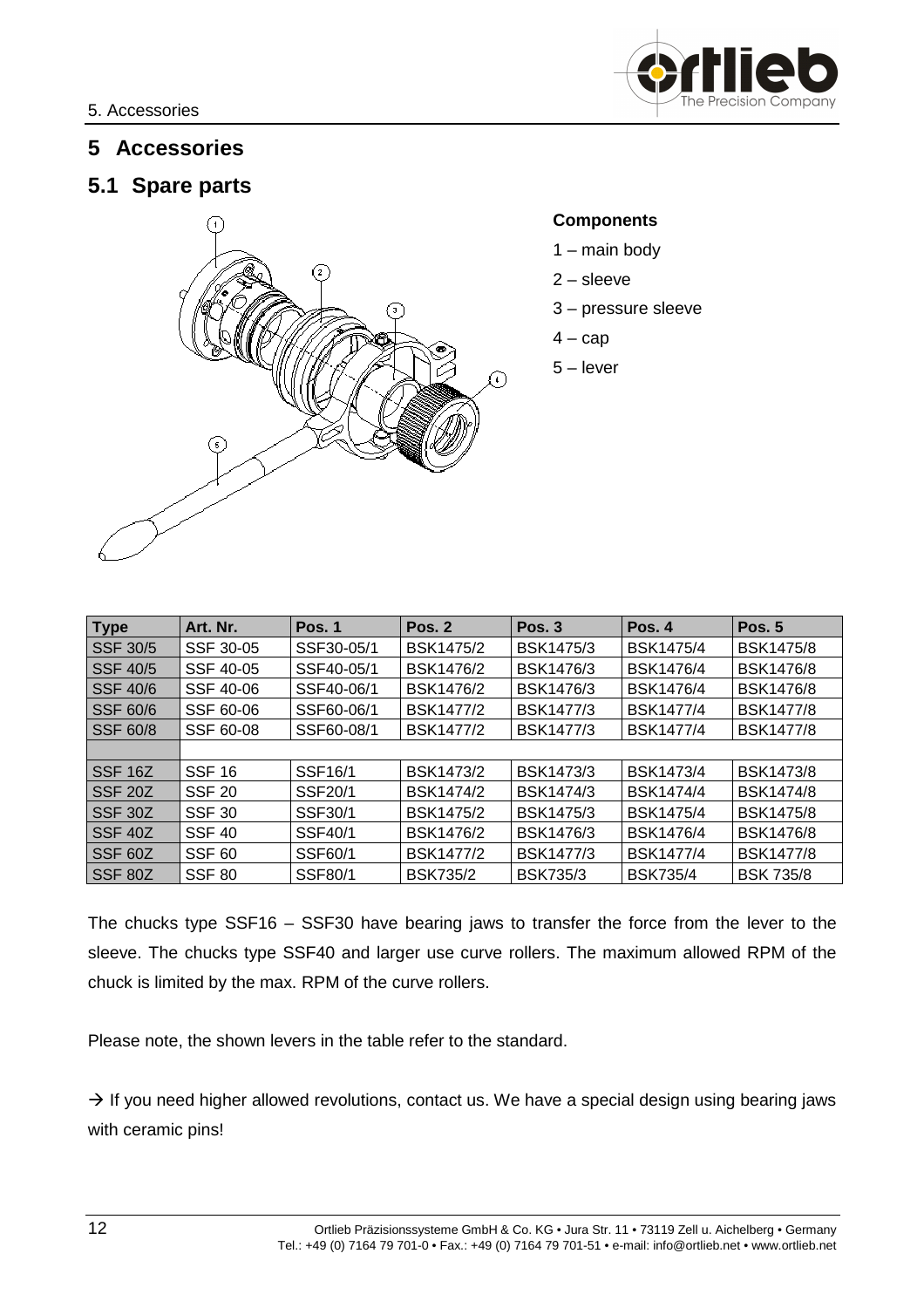#### 5. Accessories



## **5.2 Reduction parts**

The reduction parts allow the use of smaller Rubber-Flex® collets or steel collets acc. DIN 6343 in the same chuck body. You require a suitable pressure sleeve and cap.



|               | collet |               | Pos. 3             | Pos. 4             |
|---------------|--------|---------------|--------------------|--------------------|
| <b>SSF 16</b> | 140E   | <b>RFC 12</b> | <b>BSK1473/3</b>   | <b>BSK1473/4</b>   |
| <b>SSF 20</b> | 148E   | <b>RFC 18</b> | <b>BSK1474/3</b>   | <b>BSK1474/4</b>   |
| <b>SSF 30</b> | 163E   | <b>RFC 24</b> | <b>BSK1475/3</b>   | <b>BSK1475/4</b>   |
| <b>SSF 40</b> | 161E   | <b>RFC 20</b> | BSK1476S6/3        | BSK1473S20/4       |
|               | 163E   | <b>RFC 24</b> | BSK1476S6/3        | BSK1476S5/4        |
|               | 173E   | RFC 36        | <b>BSK1476/3</b>   | <b>BSK1476/4</b>   |
| <b>SSF 60</b> | 171E   |               | <b>BSK1777S4/3</b> | <b>BSK1477S6/4</b> |
|               | 173E   | <b>RFC 36</b> | <b>BSK1477/5</b>   | <b>BSK1477/6</b>   |
|               | 185E   | RFC 52        | <b>BSK1477/3</b>   | <b>BSK1477/4</b>   |
| <b>SSF 80</b> | 173E   | <b>RFC 36</b> | <b>BSK735/13</b>   | <b>BSK735/14</b>   |
|               | 185E   | <b>RFC 52</b> | <b>BSK735/15</b>   | BSK735/16          |
|               | 193E   |               | <b>BSK735/3</b>    | <b>BSK735/4</b>    |

## **5.3 Variants**

Besides the standards several varieties are possible::

- Chucks with cylindrical flange acc. DIN 6353
- Chucks with short taper mount acc. DIN 55026
- Chucks with short taper mount and stud bolts DIN 55027
- Chucks with short taper mount and camlock bolts DIN 55029
- Chucks with shorter lever
- Chucks with lever for pneumatic operation
- Chucks with bronze bearing jaws
- Chucks with curve rollers
- Chucks with bearing jaws with ceramic pins

On request we are modifying the lever-operated chucks according to your special clamping application. Contact us for additional information!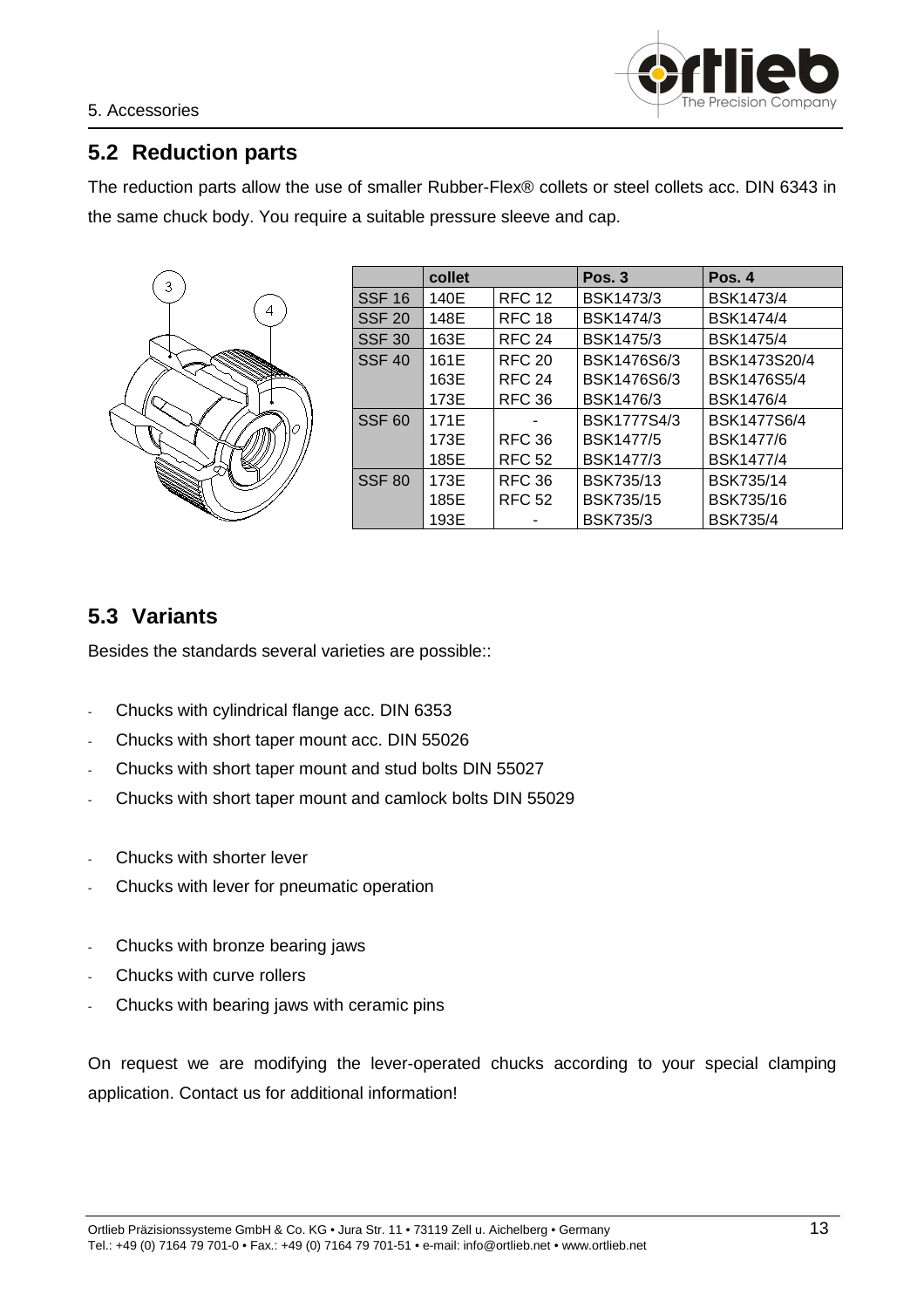

## **6 Technical data**

## **6.1 Component overview**



#### **Components**

- 1 main body
- 2 sleeve
- 3 pressure sleeve
- $4 cap$
- 5 lever

| <b>Type</b>        | Art. Nr.      | <b>Fmax</b>  | rpm        | Kg       | collet |
|--------------------|---------------|--------------|------------|----------|--------|
| <b>SSF 30/5</b>    | SSF 30-05     | <b>10 kN</b> | 4000 1/min | 7,0 Kg   | 163E   |
| <b>SSF 40/5</b>    | SSF 40-05     | 10 kN        | 4000 1/min | $8,0$ Kg | 173E   |
| <b>SSF 40/6</b>    | SSF 40-06     | 10 kN        | 4000 1/min | 8,5 Kg   | 173E   |
| SSF 60/6           | SSF 60-06     | 10 kN        | 3000 1/min | 10,0 Kg  | 185E   |
| <b>SSF 60/8</b>    | SSF 60-08     | 10 kN        | 3000 1/min | 10,5 Kg  | 185E   |
|                    |               |              |            |          |        |
| SSF <sub>16z</sub> | <b>SSF 16</b> | 10 kN        | 5000 1/min | $2,2$ Kg | 140E   |
| SSF <sub>20z</sub> | <b>SSF 20</b> | 10 kN        | 5000 1/min | $3,2$ Kg | 148E   |
| <b>SSF 30z</b>     | <b>SSF 30</b> | 10 kN        | 4000 1/min | $4,5$ Kg | 163E   |
| SSF <sub>40z</sub> | <b>SSF 40</b> | 10 kN        | 4000 1/min | 8,0 Kg   | 173E   |
| SSF 60z            | <b>SSF 60</b> | 10 kN        | 3000 1/min | 11,0 Kg  | 185E   |
| SSF 80z            | <b>SSF 80</b> | 10 kN        | 2500 1/min | 12,5 Kg  | 193E   |

The chucks type SSF16 – SSF30 have bearing jaws to transfer the force form the lever to the sleeve. The chucks type SSF40 and larger use curve rollers. The maximum allowed RPM of the chuck is limited by the max. RPM of the curve rollers.

Please note, the shown levers in the table refer to the standard.

 $\rightarrow$  If you need higher allowed revolutions, contact us. We have a special design using bearing jaws with ceramic pins!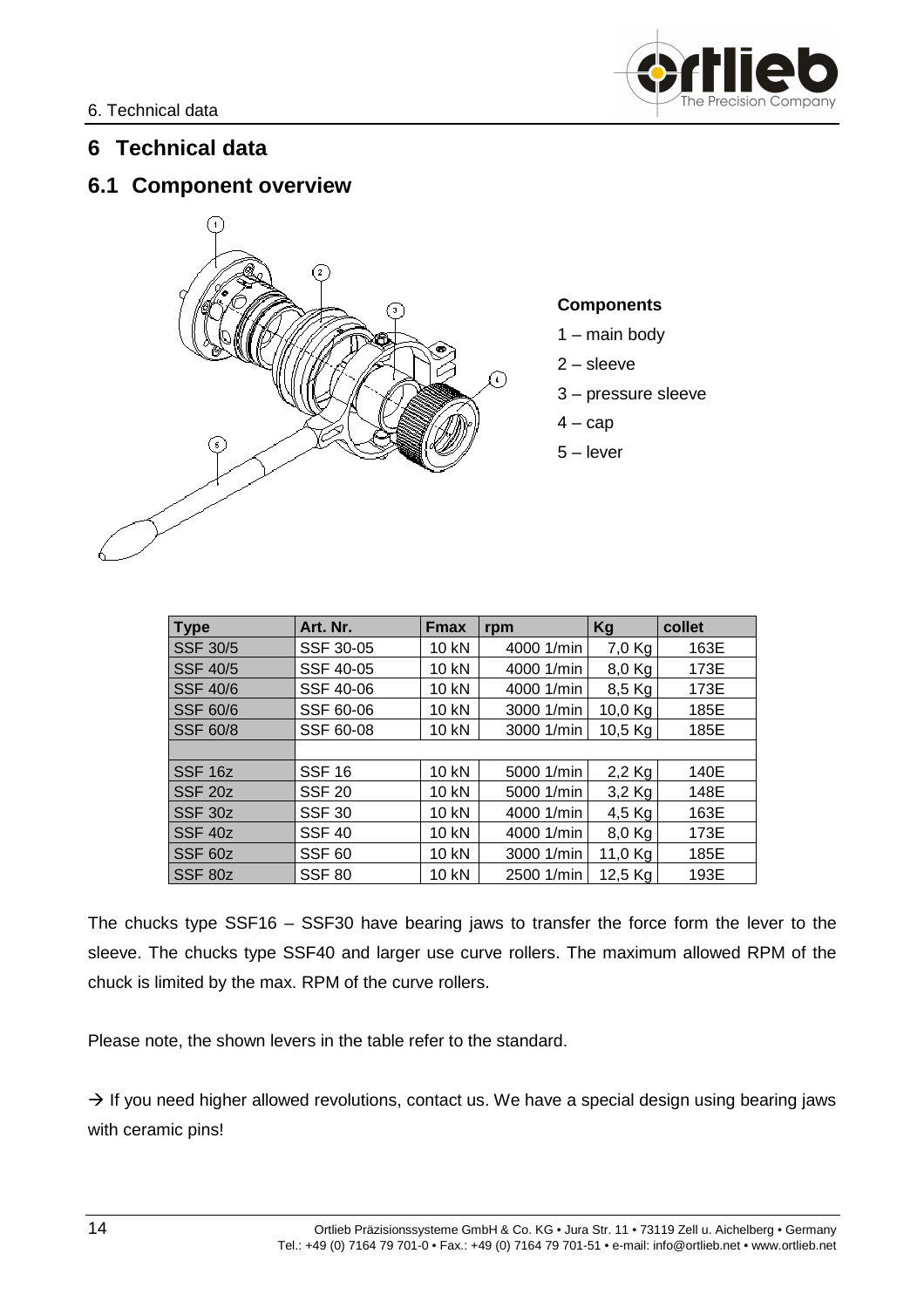

## **6.2 Safety advices**

- To change the collet, remove the nut (4). Clean the thread of the cap (4) before reassembly. The detent in the sleeve (2) prevents the cap (4) from getting loose during operation
- The bearing jaws (curved rollers) were held by two screws in the lever (5). Avoid pressure during operation of the chuck (rotation). Also leaning against the lever is not allowed because the jaws / rollers run hot and get damaged.
- Regrease / lubricate the bearing jaws regularly through the lubrication boring in the screw.
- Too much oiling is wrong because gratuitous oil is centrifuged during operation.

## **6.3 Maintenance advices**

- It is strongly recommended to clean the chuck regularly (quarter annually) Therefore remove the cap (4), disassemble the sleeve (5) with the bearing jaws and the lever and wash properly.
- Usually, dirt cannot penetrate between main body (1) and pressure sleeve (3). But it is recommended to wash out used grease and to regrease. Should the pressure sleeve (3) been taken apart, remove the pin first.
- On reassembly, make sure all ball-bearing balls are surrounded with grease.
- Do not apply force during disassembly or reassembly!

All components are hardened and grinded.

The sleeve (2) has two notches. One of these notches must fit to the flat key in the main body.

#### **Special:**

- The chuck type SSF 30 and larger use curved rollers instead of bearing jaws.
- If higher revolutions are demanded, we can provide you with bearing jaws with ceramic pins. Contact us!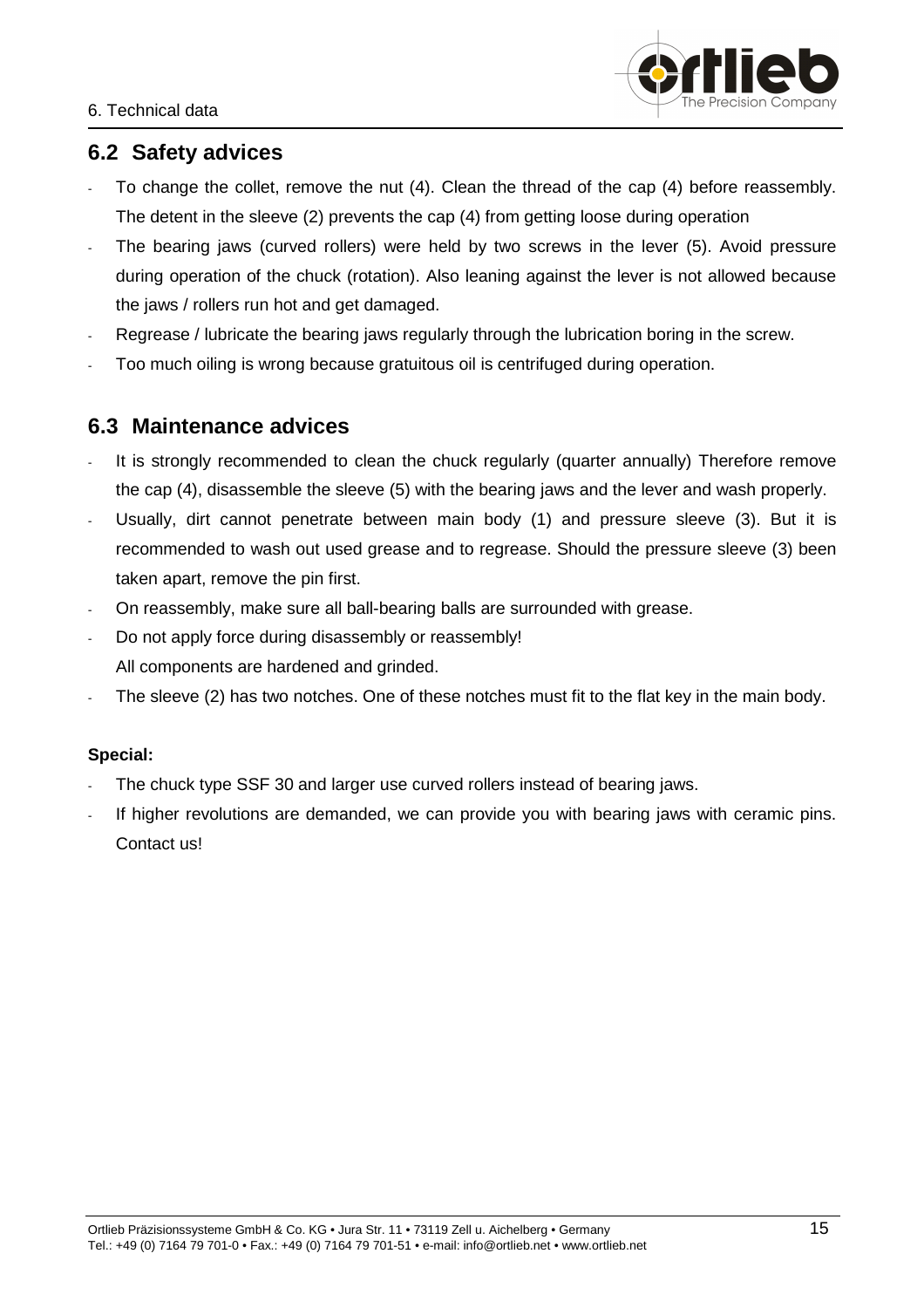

## **7 General Safety Instructions**

#### **1. Safety requirements to machines**

- **-** Operation of the machine spindle is only allowed, when the clamping pressure and clamping force is in the acceptable range. (Operating with a pneumatic cylinder)
- **-** Do not rotate the spindle without a workpiece clamped.
- **-** On a breakdown of the clamping power a signal must stop the machine spindle and the workpiece has to be clamped till a complete stop of the spindle.
- **-** After a power breakdown and on return of the power, a changing over must not occur.
- **-** During operation, the spindle and the clamped workpiece must be secured by a safety facility.
- **-** The opening of the safety doors is only possible if the machine spindle stands still.
- **-** All operations and maintenance to the spindle and the tool-gripper are only allowed if the spindle stands still.
- **-** Make sure, that during operation no force impacts on the lever. A lever under pressure increases friction between the chuck and the bearing jaws which leads to increased wear and the chuck runs hot and gets damaged.
- **-** Regrease / lubricate the bearing jaws / curved rollers regularly.

#### **2. Operation cylinders, machine spindles**

To operate the collet chucks, please use only appropriate cylinders according the safety and accident preventions regulations. Mounting the collet chuck to a spindle with an existing operating cylinder, make sure that the clamping power is sufficient to clamp the workpiece and the maximum clamping force is not exceeded! Connection parts and adapters must be designed to endurance strength. Set and check the limit switch to check the stroke before initial operation.

#### **3. Operating data**

The allowed operating data, maximum clamping force and maximum revolutions shown on the technical data sheet (see: Technical data p.14) may not be exceeded. The minimum clamping force depends on cutting rates.

#### **4. Collets**

Please use solely suitable steel collets and Rubber-Flex® collets according DIN 6343, matching your chuck (see: Technical data p.14).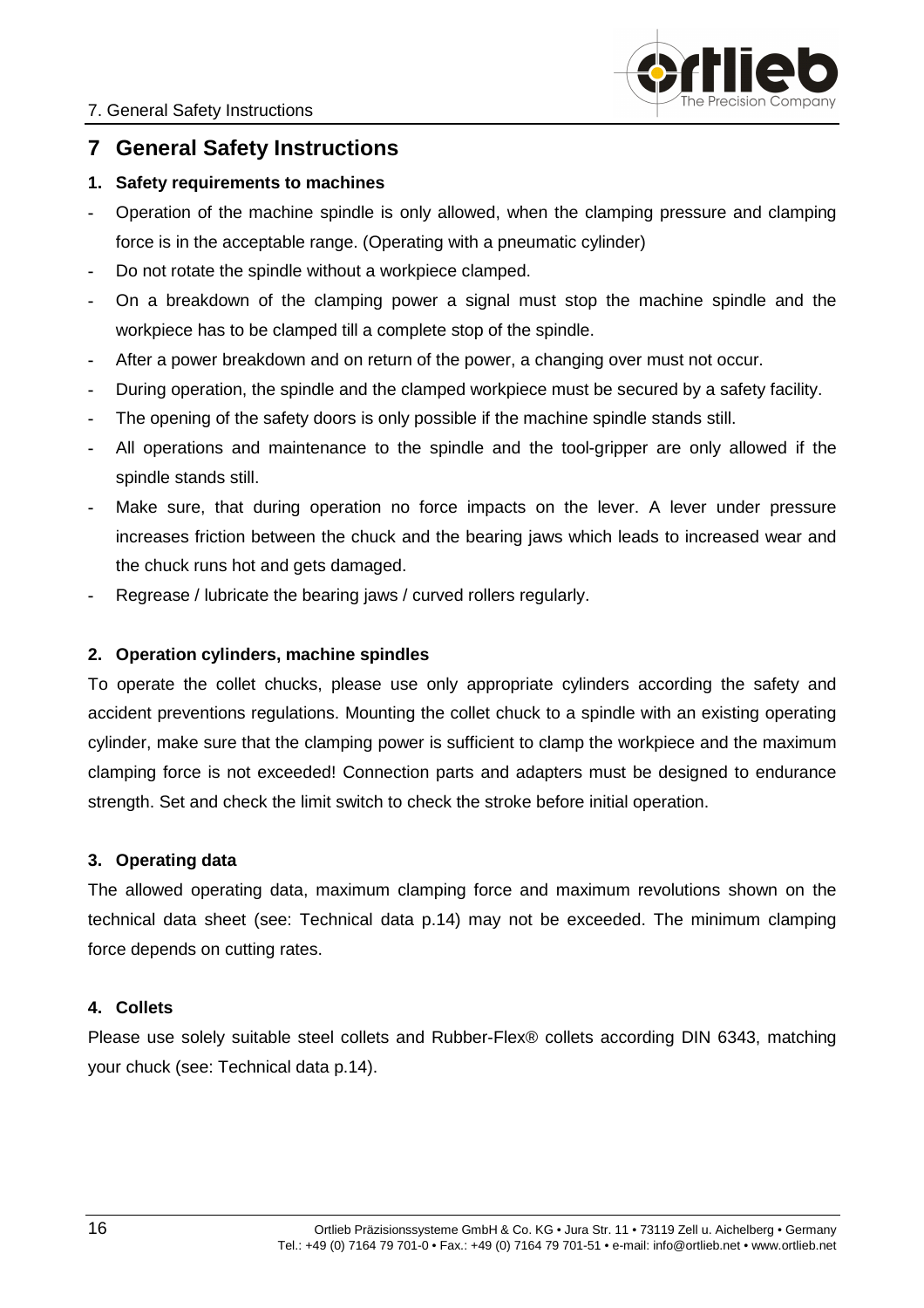

#### **5. Residual risks**

The system machine tool – collet chuck – workpiece is mainly influenced by the properties of the tool (shape, weight, unbalance, material, etc.) as well as the cutting parameters which can cause residual risks. Those remaining dangers must be considered by the worker and eliminated by appropriate means.

#### **6. Maintenance**

Accurate and regularly maintenance (quarter annually) increases the natural life of the QUADRO® lever-operated chuck. Please keep the following advices:

- **-** Clean the chuck frequently, especially when changing the collet.
- **-** Make sure the collet-carrier is clean and free of dirt and chips. Dirt reduces the run-out accuracy and reduces the clamping force.
- **-** Slightly greased collets increase the clamping force and reduce wear
- **-** Do not use polar or ester-containing solvents to clean the spindle and the collet chuck. Sealings and the rubber-bonded parts could be damaged.
- **-** Avoid cleaning with compressed-air gun.
- **-** On disassembly, check for cracks and other damages. Renew, if necessary.
- **-** After a crash, a complete check is essential. You will find spare parts on page 12.
- **-** Replace damaged parts only by original spare-parts. Otherwise guarantee is expired.
- **-** Store the collet chuck clean and protect it from dust or similar influences. Spray it slightly with anti-corrosion agent. Choose a dry place to store.
- $\rightarrow$  To provide long-term function and accuracy, depending on application conditions, it is necessary to disassemble the chuck and to clean it completely. Check all parts for cracks or damages. Regrease before reassembly.
- $\rightarrow$  Remember that your chuck should operate precisely and reliably.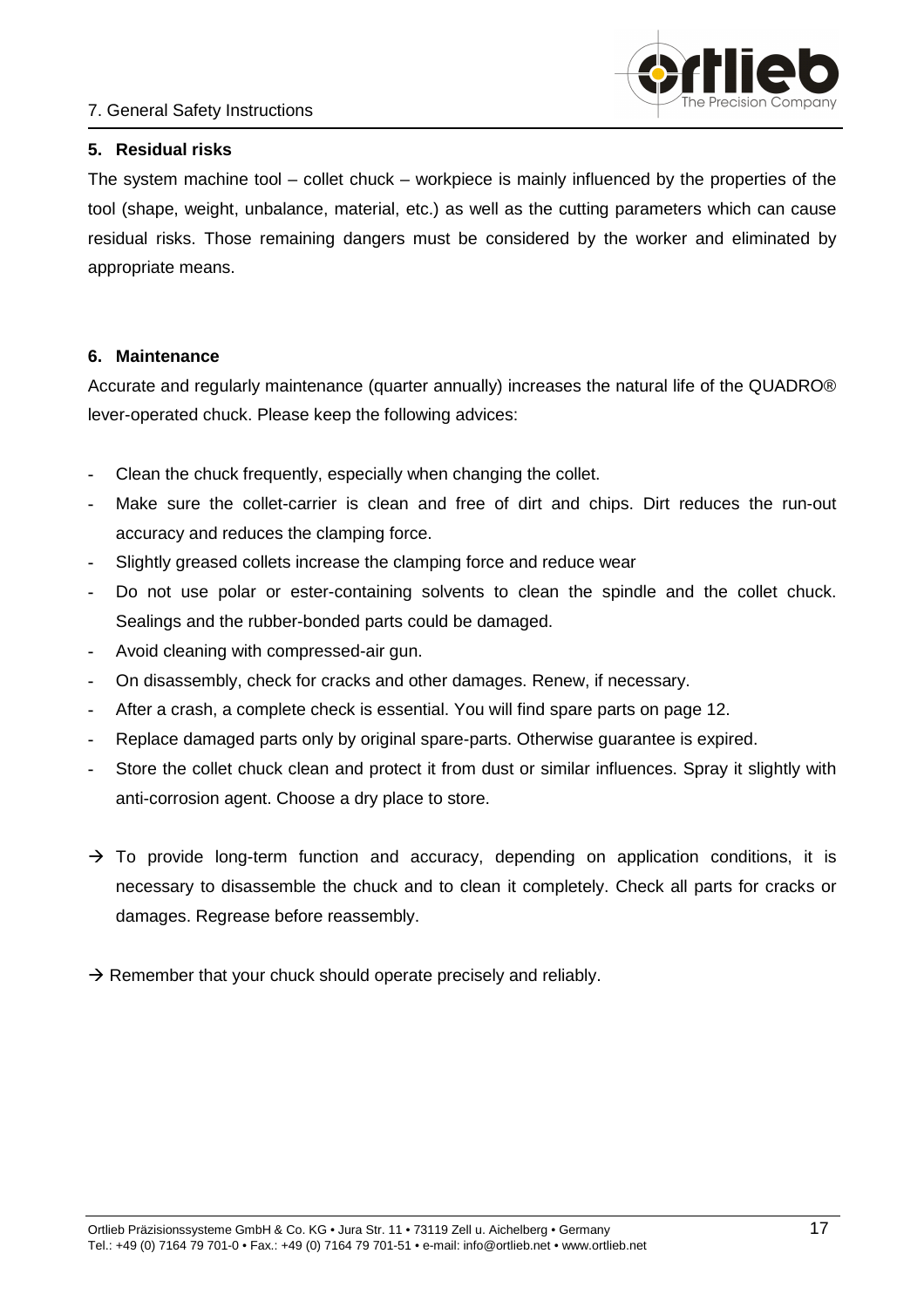

#### 8. Troubleshooting

## **8 Troubleshooting**

Below, you will find some of the most frequently asked questions. If an error cannot be eliminated with the methods below, please contact your technical support team. Always name the accurate article-number and the description in case of questions or re-order.

| Problem                 | <b>Possible cause</b>      | Remedy                                          |  |
|-------------------------|----------------------------|-------------------------------------------------|--|
| Radial run-out fault to | Chuck is not adjusted      | Adjust the chuck with a dial indicator. Mind to |  |
| the workpiece           | properly or soiled         | tighten the mounting screws after adjusting     |  |
| Axial run-out fault to  | Dirt on the front plane to | Unmount the chuck, clean, mount and             |  |
| the workpiece           | the spindle                | readjust                                        |  |
| Shape-fault to the      | Workpiece is elastic       | Reduce clamping force, pay attention to         |  |
| workpiece               | deformed during            | cutting force                                   |  |
|                         | clamping                   |                                                 |  |
| Markings on the         | Punctual or linear         | Wide difference between clamping diameter       |  |
| clamping surface        | workpiece clamping         | and collet bore. Eventually rework or regrind   |  |
|                         |                            | the collet bore                                 |  |
| Too low clamping        | Wrong collet               | Mount suitable collet                           |  |
| force                   | Soiled collet chuck        | Disassemble the chuck, clean parts and          |  |
|                         |                            | check for damages. Reassemble and               |  |
|                         |                            | regrease.                                       |  |
|                         | Low pneumatic pressure     | Check the pressure to your operating            |  |
|                         |                            | cylinder. Check for leaks. Increase pressure    |  |
|                         | Wrong adjustment of the    | Check clamping by turning the cap.              |  |
|                         | cap                        |                                                 |  |
| Workpiece not           | Wrong switching position   | Clamping occurs on pushing. Switch machine      |  |
| clamped properly        |                            | control to: "I.D. clamping"                     |  |
|                         | Pressure sleeve got        | Make sure, the safety screw is mounted and      |  |
|                         | loose, relocation of       | not damaged.                                    |  |
|                         | clamping position          |                                                 |  |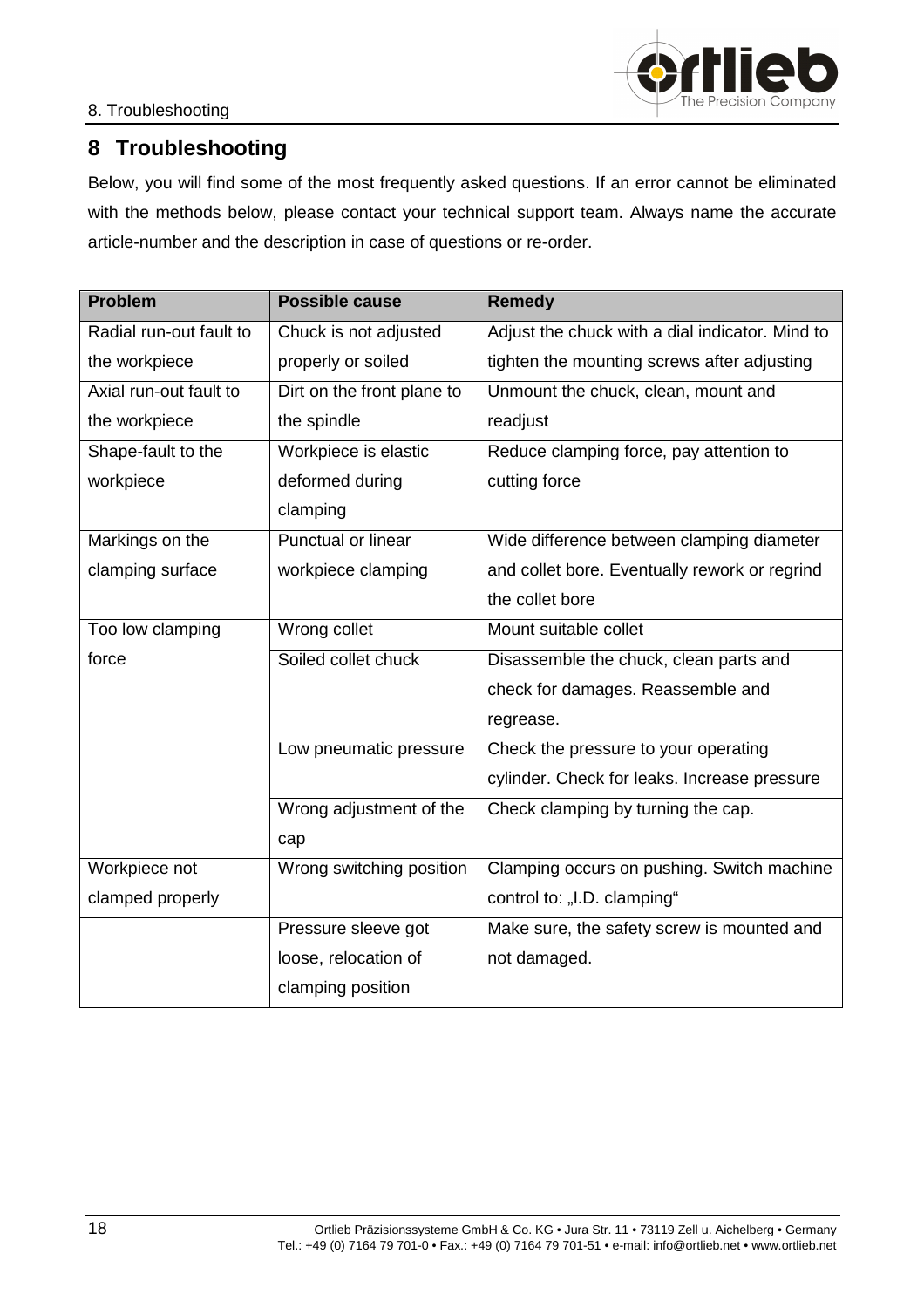9. Assembly declaration



## **9 Assembly declaration**

for an incomplete machine (acc. machine directive 2006/42/EG)

Name of the company and producer:

**Ortlieb Präzisionssysteme GmbH & Co. KG Jura Str. 11 73119 Zell u. Aichelberg – Germany Phone: +49 (0) 7164 79701 0 FAX: +49 (0) 7164 79701 51** 

The **QUADRO® lever-operated chuck** is described as a incomplete machine according article 2g of the machine directive and designated only to be mounted into or with an other machine or equipment.

The following fundamental safety and health-protection requirements according attachment 1 of the machine directive were used, are valid and adhered:

Nr. 1.1.3, Nr. 1.3.2, Nr. 1.5.4, Nr. 1.6.1

The following standards (or extracts of these standards) are used:

DIN 55026/27, DIN 6352, DIN 6343

The start-up of this product is forbidden until it is proven, that the machine in which the above named incomplete machine is mounted to conforms the regulations according the machine directive 2006/42/EG.

The special technical documentations according attachment VII part B have been complied. The producer obligates to provide these documentations in written form to public authorities if their request is justified.

Only the management of Ortlieb Präzisionssysteme GmbH & Co. KG, represented by Mr. Dirk Laubengeiger, is authorized to comply the relevant technical documents according attachment VIII B to this product

Zell unter Aichelberg,

Dirk Laubengeiger, Geschäftsführer